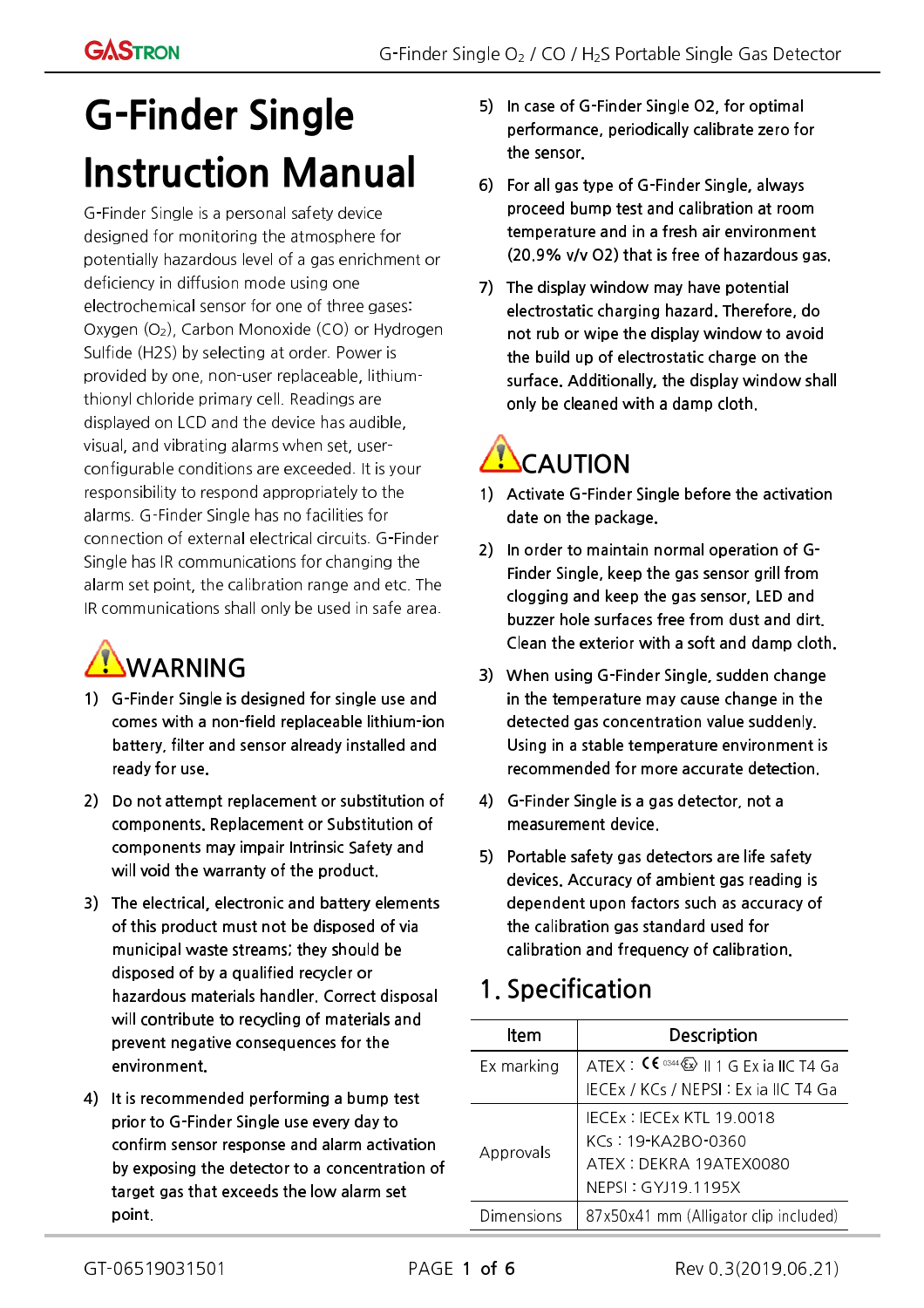| Weight              | 103 g (Alligator clip included)                       |  |
|---------------------|-------------------------------------------------------|--|
| Temperature         | $-20^{\circ}$ C ~ 50 °C                               |  |
| Humidity            | 5 ~ 95 % RH                                           |  |
| IP                  | IP 67                                                 |  |
| Sensor type         | $O2$ or CO or H <sub>2</sub> S - electrochemical cell |  |
| Alarms              | Visual, vibrating, audible (min. 95dB)                |  |
| Display             | Liquid Crystal Display (LCD)                          |  |
| Battery             | Primary lithium-thionyl chloride (Li-SOCl2)           |  |
| Event Log           | Last 128 events                                       |  |
|                     | Newer events replace older events.                    |  |
| <b>Battery Life</b> | 24 months of operation/                               |  |
|                     | 2 minutes of alarm per day.                           |  |
| Warranty            | Full 2 years                                          |  |

## 2. Each part for G-Finder Single







### 3. LCD Icons Description



| lcon | Description                                                                                                                                                                             |  |
|------|-----------------------------------------------------------------------------------------------------------------------------------------------------------------------------------------|--|
|      | Low alarm and high alarm.<br>These signs are displayed when gas<br>concentration exceeds alarm<br>setpoints.                                                                            |  |
| РРМ  | CO, H <sub>2</sub> S models only.<br>Toxic gas concentration is<br>measured in parts per million.                                                                                       |  |
|      | O <sub>2</sub> model only.<br>Oxygen concentration is measured<br>as percent by volume.                                                                                                 |  |
|      | Time Indicator.<br>(Remaining product life with 00M/<br>00d / 00h display, 00 means<br>remaining months / days / hours)                                                                 |  |
|      | When this symbol is displays, press<br>one time or hold the pushbutton<br>until the symbol disappears                                                                                   |  |
|      | Alarm event indicator. This icon is<br>displayed when an alarm event has<br>occurred within the past 10 hours.                                                                          |  |
|      | Low battery warning indicator.                                                                                                                                                          |  |
|      | End of operating life<br>warning indicator.                                                                                                                                             |  |
|      | Calibration reminder. This icon is<br>displayed when a sensor<br>calibration is due. $\sqrt{2}$ indicates a<br>failed calibration.                                                      |  |
|      | Bump test reminder. If the detector<br>is configured to display a bump<br>test reminder, this icon is displayed<br>when a bump test is due. $\sqrt{3}$<br>indicates a failed bump test. |  |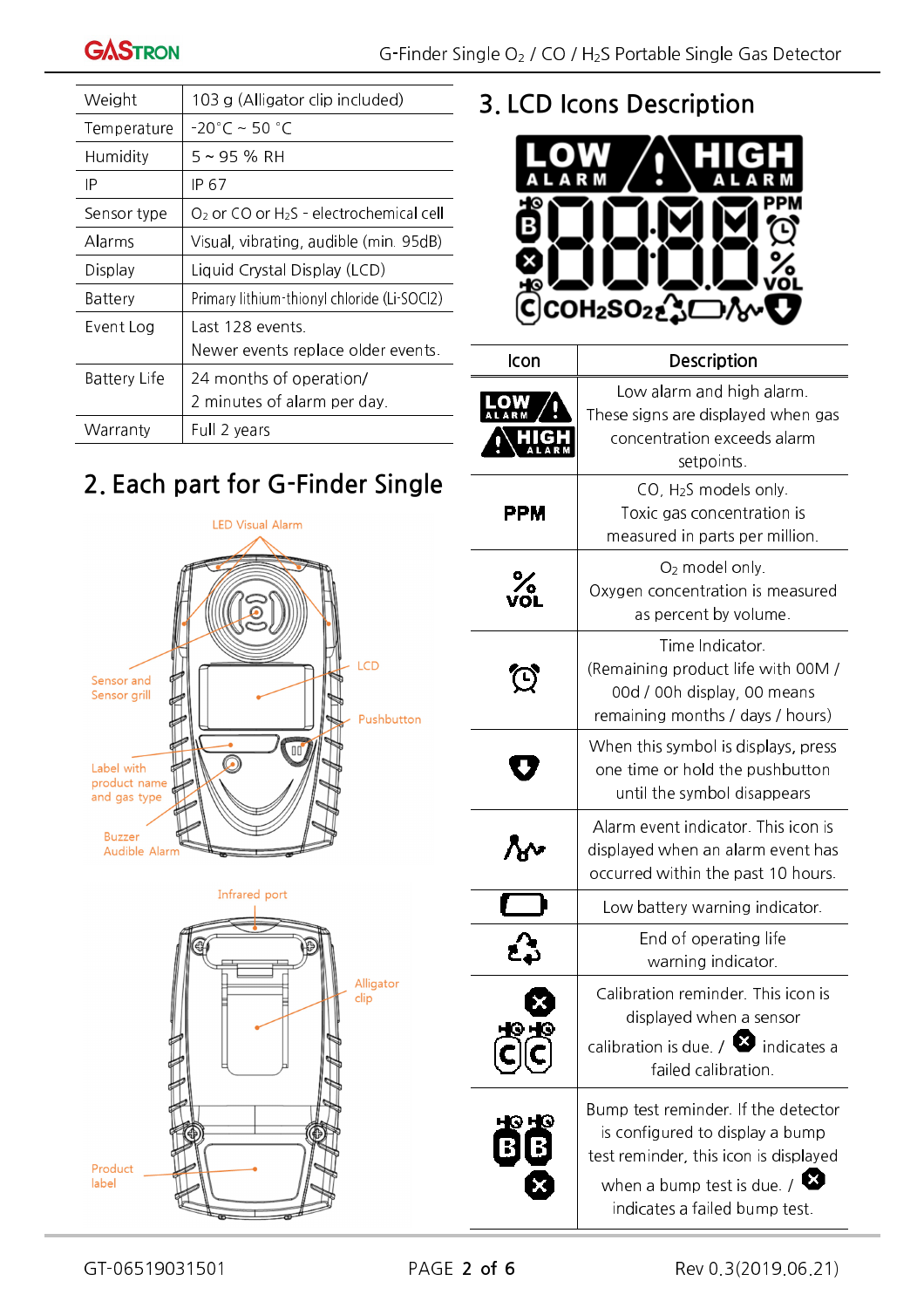### 4. Activate a New Detector

- 1) Move to a normal atmosphere (20.9% v/v O2) that is free of hazardous gas.
- 2) Press and hold the pushbutton until 5 second countdown is displayed, then continue to hold until the countdown is completed to activate G-Finder Single.
- 3) When the countdown is completed, the LCD, LEDs, vibration, and beep turn on and then turn off.
- 4) The alarm setpoints are displayed and the sensor stabilization countdown is displayed. The time required to stabilize varies depending on sensor type. When the countdown reaches 0, the activation is completed.
	- $\mathcal{K}$  In case of G-Finder Single O<sub>2</sub>, when the countdown reaches 0, the zero calibration is performed automatically and after the zero calibration, the activation is completed.
- 5) The detector is in normal operating mode when the gas type and concentration are displayed.

## 5. Normal Operating Mode



1) When the detector is in normal operating mode, the type of gas detected is permanently displayed. The detected concentration of the gas is displayed until it is disrupted by a pushbutton action, gas alarm, or error event. If you want to see the status information about the detector, please press the pushbutton once.

Normal Display



#### $\bullet$  Firmware Version Display

2) The display information on the LCD is changed to the current firmware version of the detector from the normal display by pressing the button once. The number before the

underline ' ' means major number of the firmware version, and the number after the underline means minor number. In other word, "0\_02" indicates the firmware number is '0.02'.



#### $\blacksquare$  Remaining Product Life Display

3) The display information on the LCD is changed to the remaining product life from the current firmware version of the detector by pressing the button once. The unit of the remaining life will be changed automatically refer to the remaining life scale; "24M" ~ "1M", "30d" ~ "1d", "24h" ~ "1h".



### Low Alarm Set Value Display

4) The display information on the LCD is changed to the low alarm set value from the remaining product life by pressing the button once.



### $\blacksquare$  High Alarm Set Value Display

- 5) The display information on the LCD is changed to the high alarm set value from the low alarm set value by pressing the button once.
- 6) The display information on the LCD is changed to the normal display from the high alarm set value by pressing the button once if there is not any alarm event occurred within the past 10 hours.



 $\Box$  Elapsed Time Display



#### $\sim$  Alarm Value Occurred Display

7) Or if there is any alarm event occurred within the past 10 hours, the display information on the LCD is changed to elapsed time since the alarm occurred from the high alarm set value by pressing the button once, and then it is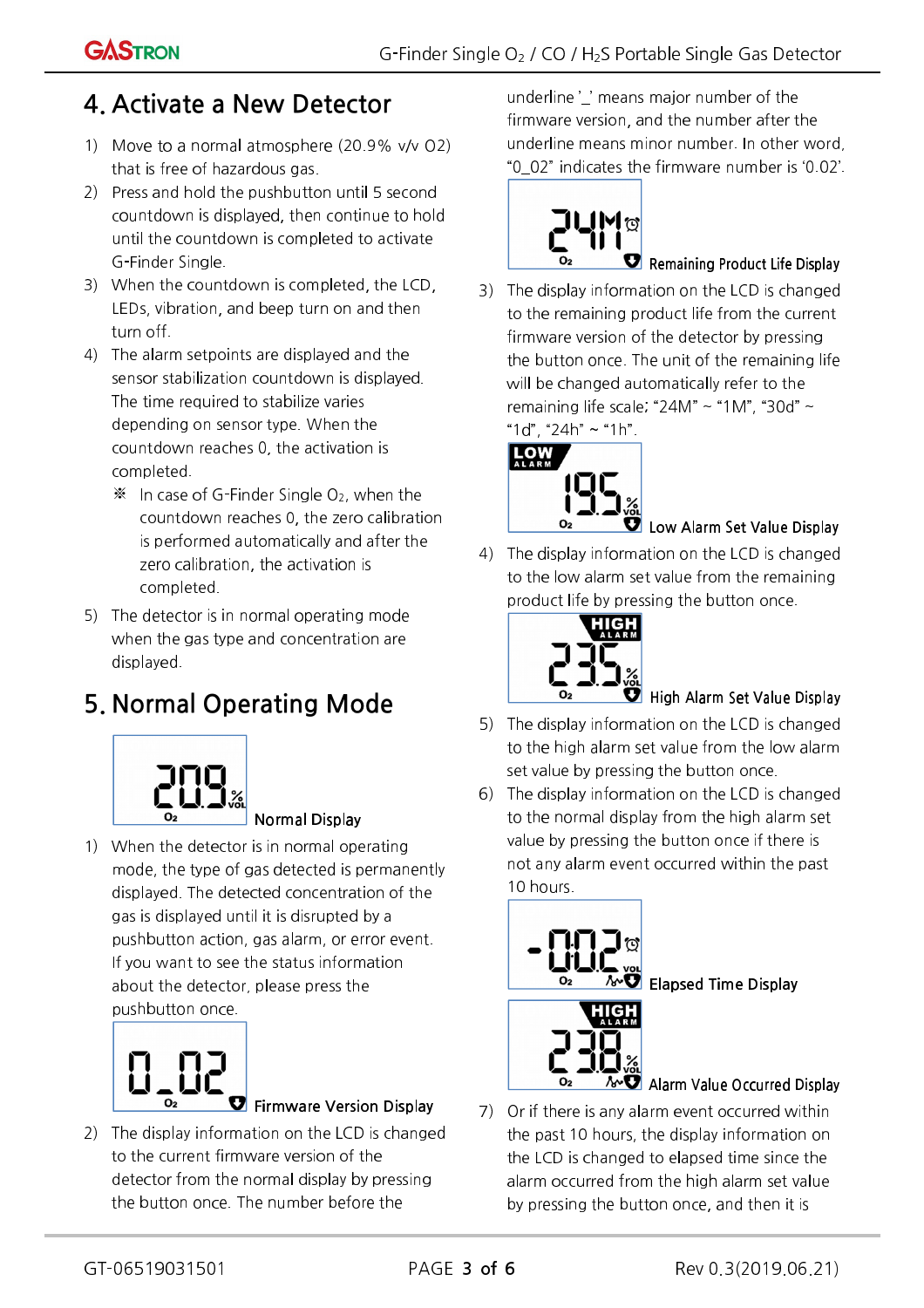changed to the alarm value occurred by pressing the button once again, and it is changed to the normal display by pressing the button once again.

### 6. Alarms

An alarm is initiated when the sensor is exposed to a gas concentration that exceeds alarm setpoints. The alarm has two types; a low alarm and a high alarm.

The alarm persists until the gas concentration returns to an acceptable range. Battery life decreases rapidly when the detector is in alarm condition.

For G-Finder Single  $O<sub>2</sub>$  type, a low alarm occurs when the measured concentration value is lower than the low alarm setting value, while a high alarm occurs when the measured concentration value is higher than the high alarm setting value. The following alarm settings are default for each detector gas type.

| <b>Gas Type</b>   | Low Alarm                                           | High Alarm |  |
|-------------------|-----------------------------------------------------|------------|--|
| $\mathcal{L}_{2}$ | 19.5% v/v O <sub>2</sub>   23.5% v/v O <sub>2</sub> |            |  |
| CΩ                | 35 ppm                                              | $200$ ppm  |  |
| $H_{2}S$          | $10.0$ ppm                                          | $15.0$ ppm |  |

When the alarm occurs, LEDs flash, vibration and beep sounds occur and display will be changed as below for example.





### 7. Bump Test

- 1) Press the button twice at the normal operating mode in succession to get into the menu, it shows "bUMP" on the screen.
- 2) Press and hold the button until a 3 second countdown is displayed, then continue to hold until the countdown is completed to perform the bump test.
- 3) Then the gas Injection display, the low alarm setpoint display, and the high alarm setpoint

display occur cross and the detector waits for injection of gas which causes an alarm.



4) If the detector detects the gas concentration for the bump test, the bump test process is performed automatically. The result will be displayed on the screen at the end of the test. If an alarm occurs during the bump test, the test is succeeded, otherwise the test is failed.

### 8. Zero the Sensor

In case of G-Finder Single  $O<sub>2</sub>$ , over time and through use, the sensor baseline at zero exposure may drift from the manufacturer's baseline. For optimal performance of O2 models, it is recommended to zero the O2 sensor at least once in a month at the condition of room temperature and in a fresh air environment (20.9% v/v O2) that is free of hazardous gas.

The user will be noted by the display of the calibration reminder icon when the sensor calibration is due. If the icon is showing please zero the sensor as instructed below: \*\* For all gas types, we recommend to zero the sensor periodically.

- 1) Move to a normal atmosphere (20.9% v/v O2) that is free of hazardous gas.
- 2) Press the button twice at the normal operating mode in succession to get into the menu, "bUMP" will be displayed on the screen.
- 3) "ZErO" is displayed on the screen by pressing the button once, then press and hold the button until a 3 second countdown is displayed. Continue to hold until the countdown is completed to calibrate zero.
- 4) Wait until the zeroing process is completed.
- 5) When the zeroing process is completed, "PASS" or "FAIL" appears.
- 6) After displaying the result, "ZErO" is displayed on the screen again automatically.
- 7) If "FAIL" appears, repeat the zeroing process according to above procedure.
- 8) If the zeroing process fails again, please contact our service center.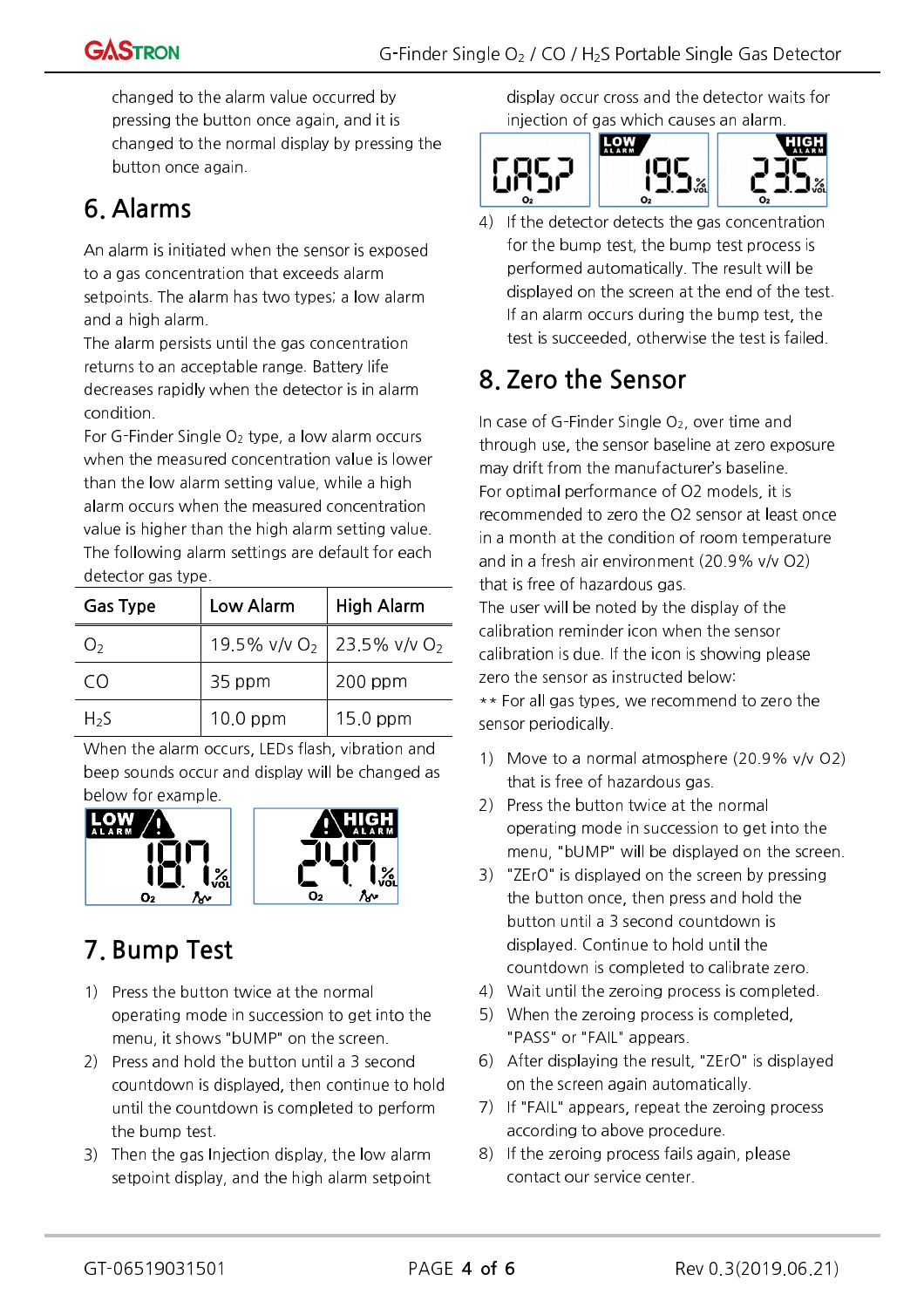

- 9) To calibrate gas, press the button once, and "SPAn" will be displayed on the screen. Continue calibrating according to the "Calibration Gas" section.
- 10) Or to exit the menu, press the button repeatedly to go back to normal operating mode.

### 9. Gas Calibration

For more optimal performance of G-Finder Single, gas calibration may be needed. To calibrate the detector, we recommend gas calibration after doing zero calibration at room temperature and in a fresh air environment (20.9% v/v O2) that is free of hazardous gas.

By default, G-Finder Single is configured to use the following calibration gas mixtures:

| Gas Type | <b>Standard Calibration Gas Concentration</b> |
|----------|-----------------------------------------------|
|          | 18.0 % $v/v O_2$                              |
|          | 150 ppm (balance $N_2$ )                      |
| $H_2S$   | 25 ppm (balance $N_2$ )                       |

- 1) Move to a normal atmosphere (20.9% v/v O2) that is free of hazardous gas.
- 2) Press the button twice at the normal operating mode in succession to get into the menu. "bUMP" will be displayed on the screen.
- 3) "ZErO" will be displayed on the screen by pressing the button once, by pressing the button again, "SPAn" will be displayed on the screen.
- 4) Press and hold the button until a 3 second countdown is displayed. Continue to hold until the countdown is completed.
- 5) The gas injection display and the standard calibration gas concentration display occur cross and the detector waits for injection of calibration gas.





- 7) When the gas calibration process is completed, "PASS" or "FAIL" appears.
- 8) After displaying the result, "SPAn" will be displayed on the screen again automatically.
- 9) If "FAIL" appeared, repeat the gas calibration process according to above procedure.
- 10) If the gas calibration fails again, please contact our service center.
- 11) Or to exit the menu, press the button repeatedly to go back to normal operating mode.

### 10. Detection Range

Detection ranges for each gas type are noted in the table below.

| <b>Gas Type</b> | Detection Range     |  |
|-----------------|---------------------|--|
|                 | 0 to 25.0% Vol      |  |
| O2              | with 0.1 increments |  |
| CO              | $0$ to 300 ppm      |  |
|                 | with 1 increment    |  |
|                 | 0 to $100.0$ ppm    |  |
| $H_{2}S$        | with 0.1 increments |  |

### 11. Manufacturer Information

If there are any problems with our products, please contact us at the address below.

1) Address :

Gastron Co., Ltd. 23, Gunpocheomdansaneop 1-ro, Gunpo-si, Gyeonggi-do, Korea

- 2) Tel : 82-31-490-0800
- 3) Fax : 82-31-490-0801
- 4) URL : www.gastron.com
- 5) e-mail : gastron@gastron.com